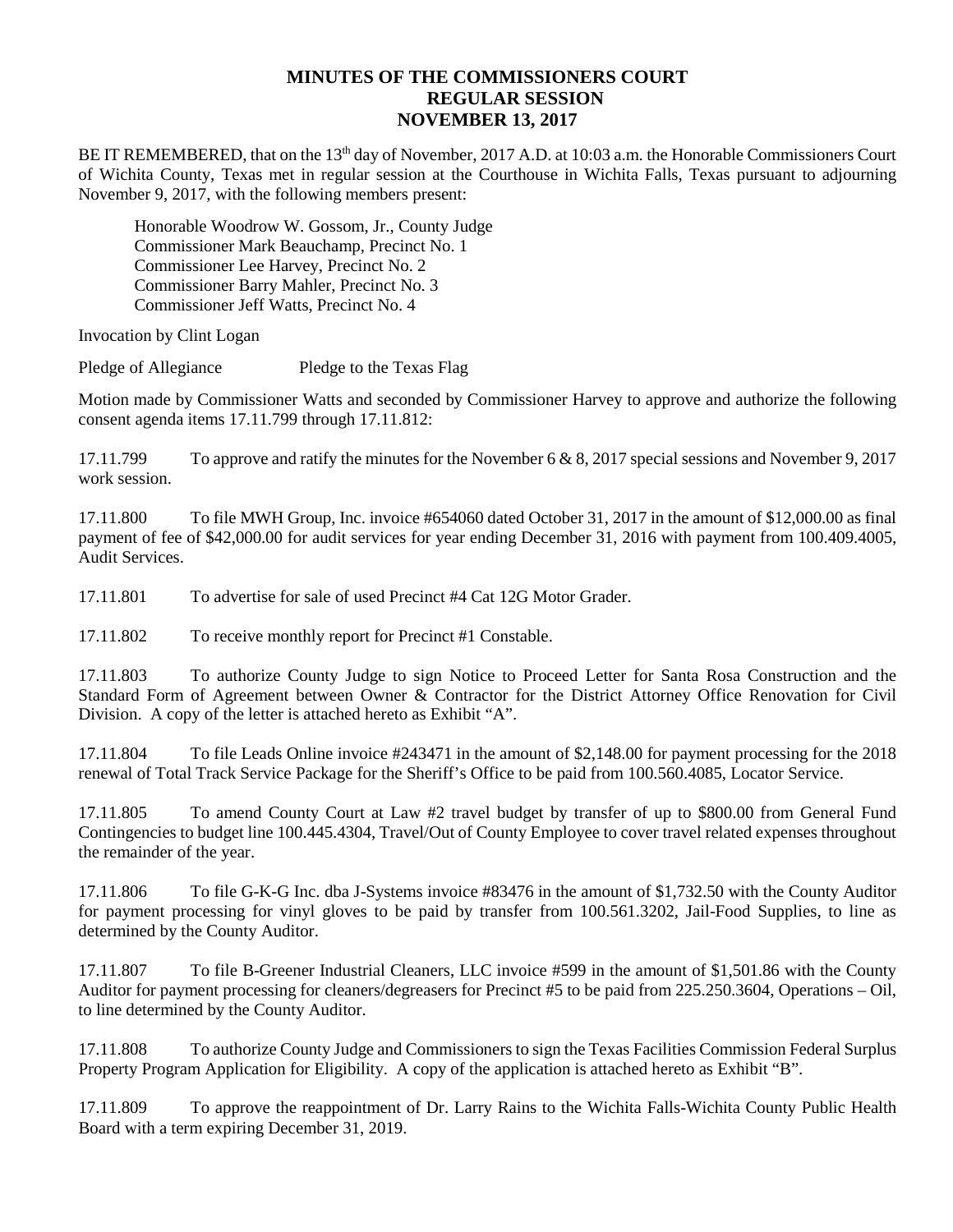17.11.810 To reject all bids for the sale of Precinct #3 Motor Grader that were submitted for opening on Monday, November 6, 2017.

17.11.811 To amend Court Order 17.11.788 dated November 6, 2017 to read as follows:

To file Tyler Technologies, Inc. invoice #025-203852 in the amount of \$51,128.00 with the County Auditor for payment processing for the Tyler Eagle Project to be paid by transfer from Fund 238 to appropriate budget line(s) as determined by the County Auditor.

- 17.11.812 To approve the following for all elections held in 2017 unless specifically stated:
	- a) Appoint the following for the Central Counting Station for 2017 General Election: Manager Central Counting Station – Lori Bohannon Tabulation Supervisor – Penny Baxley Assistant Tabulation Supervisor – Ashley Lowry Presiding Judge – Annette Stanley
	- b) Authorize pay for pick-up and delivery of election materials for 2017 General Election as follows: Within Wichita Falls - \$15.00 Outside of Wichita Falls with exceptions - \$20.00 Exceptions - Kadane Corner, Electra and Punkin Center - \$25.00
	- c) Approve Election Clerks to be paid at \$7.00/hr. to attend the 2017 General Election School which will authorize them to be paid \$1.00 per hour more for their position in the 2017 elections.
	- d) Set salaries for 2017 General Election workers and authorize County Treasurer to release checks after audit:

|                           |                    | <b>Attended</b>             |
|---------------------------|--------------------|-----------------------------|
| <b>Position</b>           | <b>Hourly Rate</b> | <b>2017 Election School</b> |
| *Judges                   | \$12.00            | \$12.00                     |
| *Alt. Judges              | 10.00              | 10.00                       |
| <b>Clerks</b>             | 7.50               | 8.50                        |
| * All Early Voting Clerks | 12.00              | 12.00                       |

e) Salaries for Primary Elections will be paid according to state law.

\*Must attend current election school

Motion carried unanimously.

17.11.813 Motion made by Commissioner Harvey and seconded by Commissioner Mahler to approve the regular bills for payment.

Motion carried unanimously.

Received economic development update from Henry Florsheim of the Wichita Falls Chamber of Commerce.

Jail maintenance projects and work orders were discussed next with no action taken.